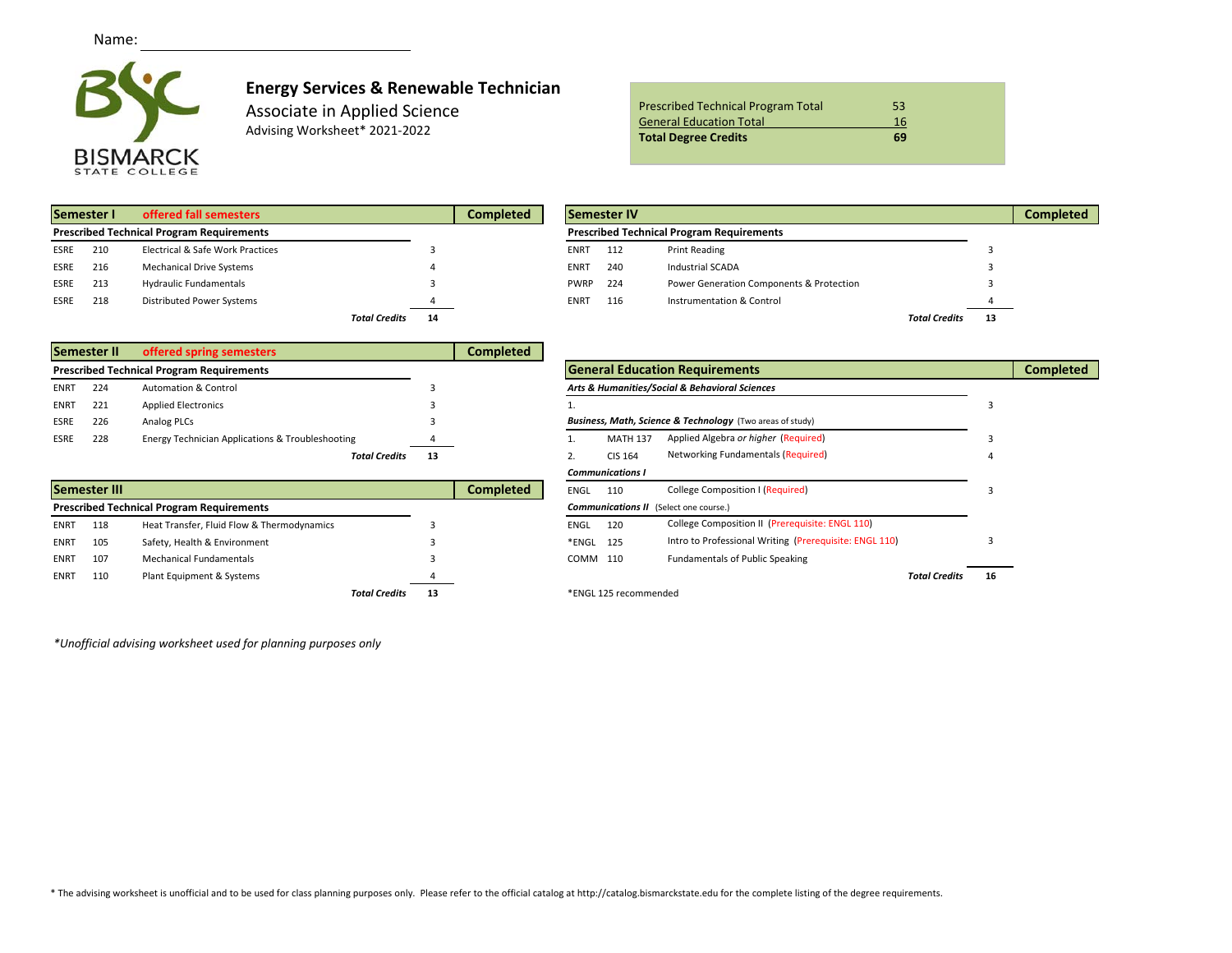# **2021-2022 Catalog Associate in Applied Science (AAS)**

| Office: | <u> 1980 - Jan Barnett, mars et al. (</u>          |  |
|---------|----------------------------------------------------|--|
| Phone:  | <u> 1980 - Jan Berlin, manazar maso a marekani</u> |  |
| Email:  |                                                    |  |
|         |                                                    |  |

## Degree Checklist

#### Credits

Earned a minimum of 3 credits in ENGL 110 Earned a minimum of 3 credits in ENGL 120, ENGL 125 or COMM 110<sup>1</sup> Minimum of 2.00 institutional GPA (BSC only)

Earned a minimum of 3 credits in Arts & Humanities/Social & Behavioral Sciences  $1$  Minimum of 2.00 cumulative GPA (BSC + Transfer)

Earned a minimum of 6 credits in Business, Math, Science & Technology 2 Minimum of 2.00 GPA in a prescribed technical program

Completed prescribed technical program requirements Cleared all college obligations Cleared all college obligations

*-Academic Skills Courses (ASC) do not count toward graduation* enrollment in final semester

 $1$  Programs may have specific General Education requirements; refer to your program degree plan.  $2$  Must be from any two areas of study. For example, a Biology course and a Math course, but not two Biology courses or two Math courses.

| Earned at least 15 semester hours of institutional credit from BSC |
|--------------------------------------------------------------------|
|                                                                    |

Satisfied all degree seeking admission requirements

Earned a minimum of 60 credits Filed an Application for Degree in the Academic Records Office immediately following

 *Specific programs may require additional degree/program requirements; refer to your program.* 



# **Category I: COMMUNICATIONS Completed Records Completed Records Completed Records Completed Records Records Records** Communications I  *(3 Credits) - ENGL 110*  Gr.  $Cr.$ ENGL 110 College Composition I Transfer Course General Education Requirements

#### Communications II *(3 Credits) - ENGL 120, ENGL 125, COMM 110 (Select one)*  Gr. Cr. 3 ENGL 120 College Composition II ENGL 125 Introduction to Professional Writing COMM 110 Fundamentals of Public Speaking

Transfer Course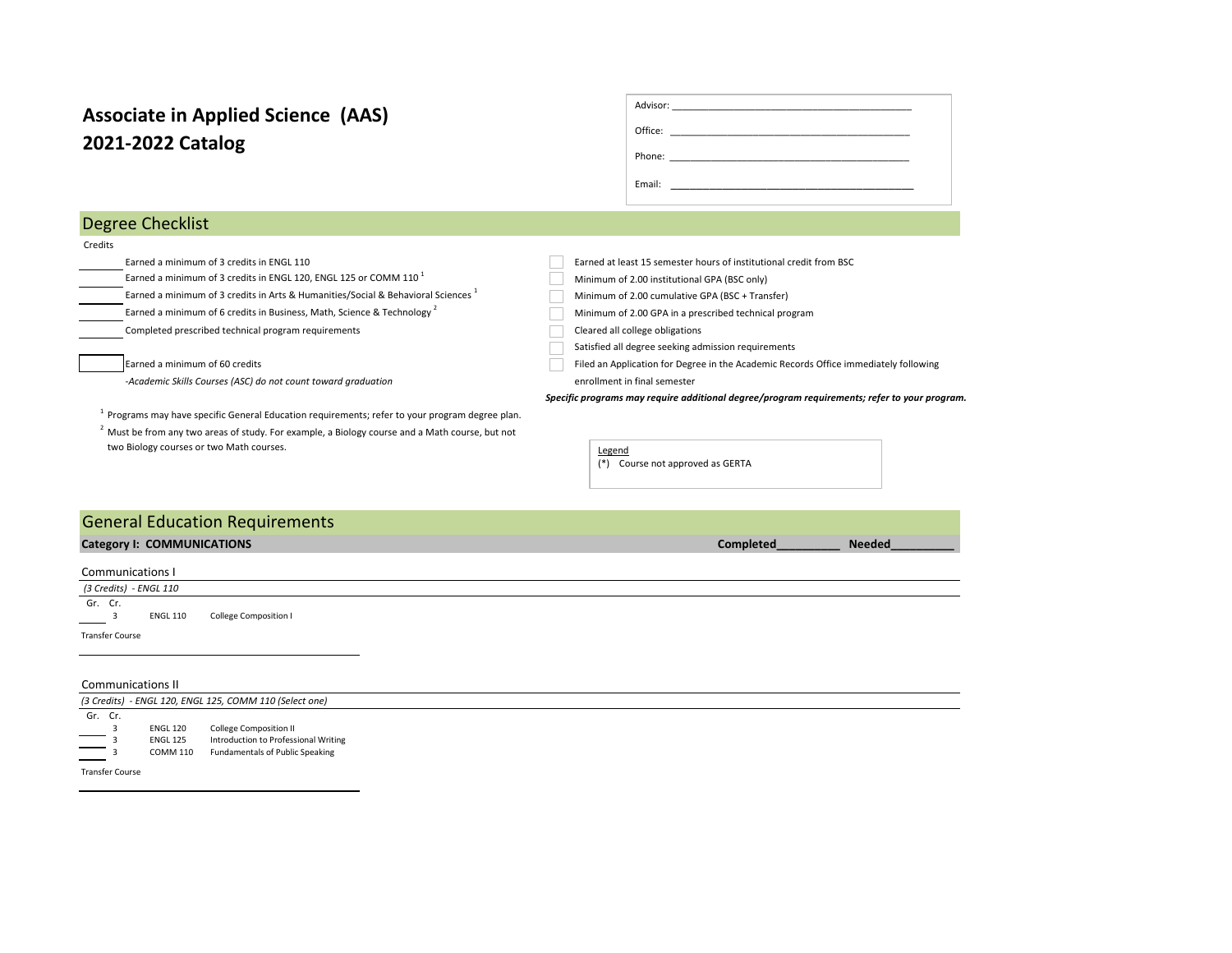# General Education Requirements Continued

### **Category II: ARTS & HUMANITES/SOCIAL & BEHAVIORAL SCIENCES**

| (3 Credits) |                         |                 |                                       |         |                |                 |                                       |         |                          |                 |                                       |
|-------------|-------------------------|-----------------|---------------------------------------|---------|----------------|-----------------|---------------------------------------|---------|--------------------------|-----------------|---------------------------------------|
| Gr. Cr.     |                         |                 |                                       | Gr. Cr. |                |                 |                                       | Gr. Cr. |                          |                 |                                       |
|             | 3                       | <b>ANTH 170</b> | Physical Anthropology and Archeology  |         | 3              | <b>HIST 101</b> | <b>Western Civilization I</b>         |         | 3                        | <b>POLS 115</b> | American Government                   |
|             | 3                       | <b>ANTH 171</b> | Introduction to Cultural Anthropology |         | 3              | <b>HIST 102</b> | <b>Western Civilization II</b>        |         | 3                        | <b>POLS 116</b> | <b>State and Local Government</b>     |
|             | 3                       | ART 110         | Introduction to the Visual Arts       |         | 3              | <b>HIST 103</b> | United States to 1877                 |         | 3                        | <b>POLS 220</b> | <b>International Politics</b>         |
|             | 3                       | <b>ART 122</b>  | Two-Dimensional Design                |         | 3              | <b>HIST 104</b> | United States Since 1877              |         | 3                        | <b>PSYC 100</b> | Human Relations In Organizations      |
|             | 3                       | <b>ART 124</b>  | Three-Dimensional Design              |         | 3              | <b>HIST 211</b> | World Civilizations to 1500           |         | 3                        | <b>PSYC 111</b> | Introduction to Psychology            |
|             | 3                       | ART 130         | Drawing I                             |         | 3              | <b>HIST 212</b> | World Civilizations since 1500        |         | 3<br>*                   | <b>PSYC 211</b> | Introduction to Behavior Modification |
|             | 3                       | <b>ART 210</b>  | Art History I                         |         | 3              | <b>HIST 220</b> | North Dakota History                  |         | 3                        | <b>PSYC 250</b> | Developmental Psychology              |
|             | 3                       | <b>ART 211</b>  | Art History II                        |         | 3              | <b>HIST 222</b> | History of the Western Frontier       |         | $\boldsymbol{\tau}$<br>3 | <b>PSYC 261</b> | Psychology of Adjustment              |
|             | 3                       | <b>ART 220</b>  | Painting I                            |         | 3              | <b>HIST 224</b> | American Studies I                    |         | 3                        | <b>PSYC 270</b> | Abnormal Psychology                   |
|             | 3                       | <b>ART 221</b>  | Painting II                           |         | 3              | <b>HIST 225</b> | American Studies II                   |         | 3                        | <b>RELS 120</b> | Religion in America                   |
|             | 3                       | <b>ART 230</b>  | Drawing II                            |         | $1 - 3$        | <b>HIST 243</b> | <b>Historical Investigations</b>      |         | 3                        | <b>RELS 201</b> | Life and Letters of Paul              |
|             | 3                       | <b>ART 250</b>  | Ceramics I                            |         | 3              | <b>HUMS 210</b> | <b>Integrated Cultural Studies</b>    |         | 3                        | <b>RELS 203</b> | <b>World Religions</b>                |
|             | 3                       | <b>ART 251</b>  | Ceramics II                           |         | $1 - 4$        | <b>HUMS 211</b> | <b>Integrated Cultural Excursion</b>  |         | 3                        | <b>RELS 220</b> | Old Testament                         |
|             | $\overline{2}$          | <b>ART 265</b>  | Sculpture I                           |         | $\overline{2}$ | <b>HUMS 212</b> | <b>Integrated Cultural Enrichment</b> |         | 3                        | <b>RELS 230</b> | New Testament                         |
|             | $\overline{2}$          | <b>ART 266</b>  | Sculpture II                          |         | 3              | <b>MUSC 100</b> | <b>Music Appreciation</b>             |         | 3                        | SOC 110         | <b>Introduction to Sociology</b>      |
|             | 3                       | <b>CIS 280</b>  | <b>Cyber Ethics</b>                   |         | 1              | <b>MUSC 117</b> | Concert Choir                         |         | 3                        | <b>SOC 115</b>  | Social Problems                       |
|             | 3                       | CJ 201          | Introduction to Criminal Justice      |         | 1              | <b>MUSC 118</b> | Chamber Choir                         |         | 3                        | <b>SOC 220</b>  | Family                                |
|             | 3                       | <b>COMM 112</b> | Understanding Media and Social Change |         | 1              | <b>MUSC 121</b> | <b>String Ensemble</b>                |         | 3                        | <b>SOC 221</b>  | <b>Minority Relations</b>             |
|             | $\overline{\mathbf{3}}$ | <b>COMM 211</b> | Oral Interpretation                   |         | $\mathbf{1}$   | <b>MUSC 132</b> | Wind Ensemble                         |         | 3                        | <b>SOC 235</b>  | <b>Cultural Diversity</b>             |
|             | 3                       | <b>COMM 212</b> | <b>Interpersonal Communications</b>   |         | 1              | <b>MUSC 133</b> | Woodwind Ensemble I                   |         | 3                        | <b>SOC 251</b>  | Gerontology                           |
|             | 3                       | <b>ECON 105</b> | <b>Elements of Economics</b>          |         | 1              | <b>MUSC 134</b> | Woodwind Ensemble II                  |         | 3                        | <b>SOC 252</b>  | Criminology                           |
|             | 3                       | <b>ECON 201</b> | Principles of Microeconomics          |         | 1              | <b>MUSC 135</b> | Brass Ensemble I                      |         | 3                        | <b>SOC 275</b>  | American Indian Studies               |
|             | 3                       | <b>ECON 202</b> | Principles of Macroeconomics          |         | 1              | <b>MUSC 136</b> | Brass Ensemble II                     |         | 4                        | <b>SPAN 101</b> | First Year Spanish I                  |
|             | 3                       | <b>ENGL 211</b> | Introduction to Creative Writing      |         | 1              | <b>MUSC 137</b> | Jazz Ensemble                         |         | 4                        | <b>SPAN 102</b> | First Year Spanish II                 |
|             | 3                       | <b>ENGL 221</b> | Introduction to Drama                 |         |                | <b>MUSC 138</b> | <b>Percussion Ensemble</b>            |         | 4                        | <b>SPAN 201</b> | Second Year Spanish I                 |
|             | 3                       | <b>ENGL 222</b> | Introduction to Poetry                |         | 1              | <b>MUSC 145</b> | <b>Applied Music</b>                  |         | 4                        | <b>SPAN 202</b> | Second Year Spanish II                |
|             | 3                       | <b>ENGL 233</b> | Fantasy and Science Fiction           |         | 1              | <b>MUSC 146</b> | Applied Music - Major                 |         | 3                        | <b>SWK 256</b>  | Development of Social Welfare         |
|             | 3                       | <b>ENGL 236</b> | Women and Literature                  |         | 3              | <b>PHIL 101</b> | Introduction to Philosophy            |         | 3                        | <b>THEA 110</b> | Introduction to Theatre Arts          |
|             | 3                       | <b>ENGL 238</b> | Children's Literature                 |         |                | <b>PHIL 210</b> | Ethics                                |         | $\overline{\mathbf{3}}$  | <b>THEA 161</b> | Acting I                              |
|             | 3                       | <b>ENGL 251</b> | <b>British Literature I</b>           |         |                | <b>PHIL 220</b> | Introduction to Logic                 |         |                          | <b>THEA 180</b> | Dramatic Literature and Style I       |
|             | 3                       | <b>ENGL 252</b> | <b>British Literature II</b>          |         |                | <b>PHIL 250</b> | Philosophy in Cinema                  |         |                          | <b>THEA 181</b> | Dramatic Literature and Style II      |
|             | 3                       | <b>ENGL 261</b> | American Literature I                 |         |                | <b>PHIL 253</b> | <b>Environmental Ethics</b>           |         | 3                        | <b>THEA 261</b> | Acting II                             |
|             | 3                       | <b>ENGL 262</b> | American Literature II                |         |                |                 |                                       |         |                          |                 |                                       |
|             | 3                       | <b>ENGL 278</b> | Alternative Literature                |         |                |                 |                                       |         |                          |                 |                                       |
|             |                         | <b>GEOG 161</b> | World Regional Geography              |         |                |                 |                                       |         |                          |                 |                                       |

GEOG 161 World Regional Geography

Transfer Courses Transfer Courses Transfer Courses